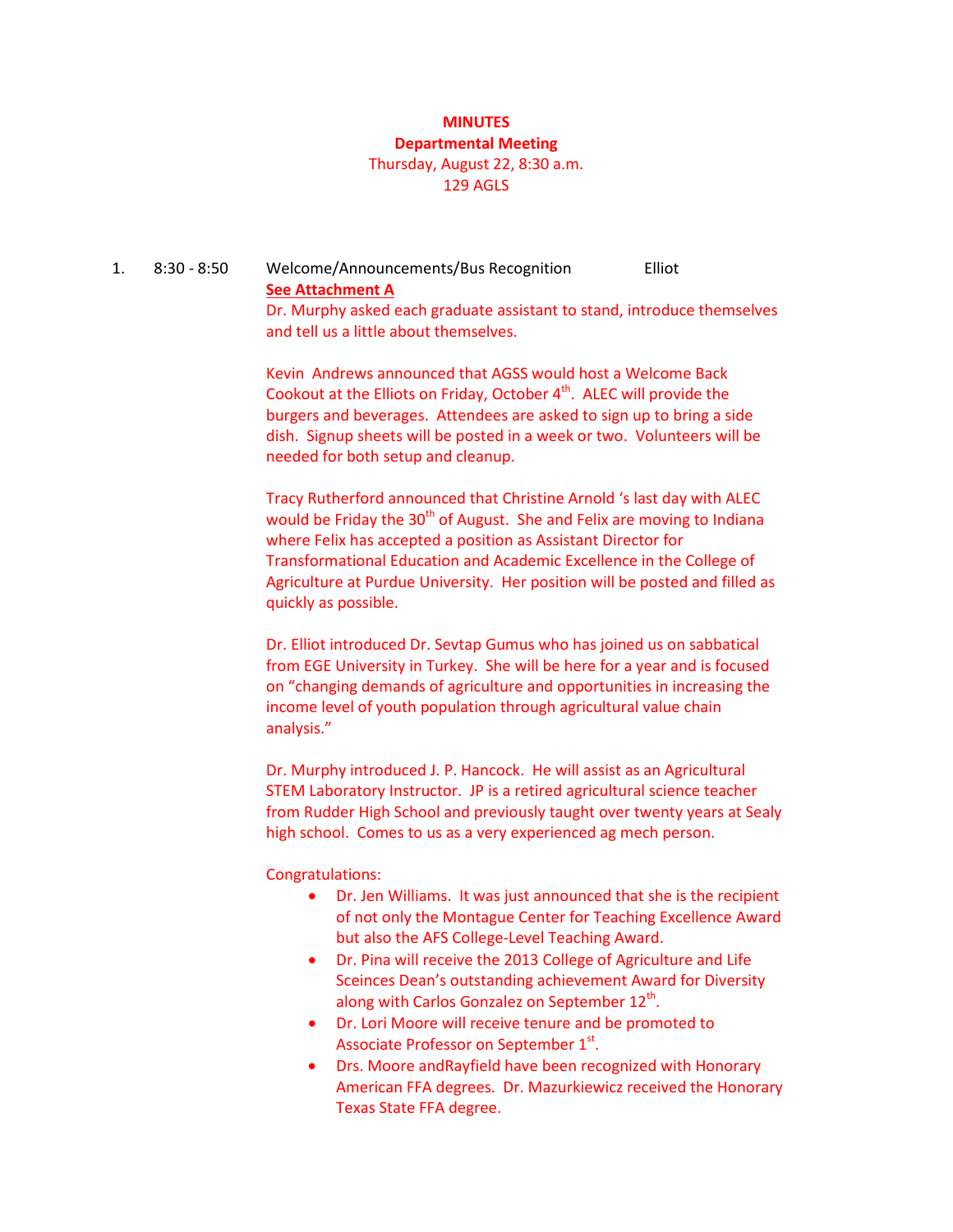• ACT – 7 students attended the 2013 Ag Media Summit where Jennifer Enocksen was elected as National ACT 2<sup>nd</sup> Vice President and Mollie Lastovica received two awards.

AAAE Award Recipients:

- Drs. Rayfield and Moore and Kate Wooten received the Outstanding Research Paper.
- Drs. Rayfield and Hanagriff and Will Doss received the research paper award.
- Drs. Rayfield and Hanagriff and Lindsey Latham for Innovation Poster.

AIAEE Award Recipients:

- Dr. Strong for Early Achievement
- Dr. Lindner for Outstanding Leadership
- Drs. Lindner and Murphrey as Fellows
- Dr. Briers as Senior Fellow

Summer Odom reported that she had used IMS to print course packets. She was really pleased with the final product. They are fast and efficient.

Bill Cochran was recognized for his work in the college receiving one of the highest IT audit scores in recent system history.

Mark your calendars. ALEC Advisory boards (Internal and Development) Kick-off event on October  $18<sup>th</sup>$  from 2 to 7 in 129 AGLS. There will be a dry run of the program at the departmental meeting on October  $9<sup>th</sup>$ .

Dr. Elliot reminded faculty that the deadline to submit consulting forms is September  $1<sup>st</sup>$ . Faculty can apply for and receive up to 20 days a year for activities outside of their normal position.

Mark your calendars. Mary Seely, former director of Gobabeb Desert Research and Training Center will present a Borlaug Seminar on October 25th.

Salary letters will be available next Tuesday. Raises that were awarded were not in the 4% range as the President alluded to. From the 4% he mentioned the college kept one percent plus – leaving the departments with at most 2.4ish to work with.

Busses were distributed as follows:

Support Staff to Dr. Gumus Ho to work study Baldwin to King Larke to Fulton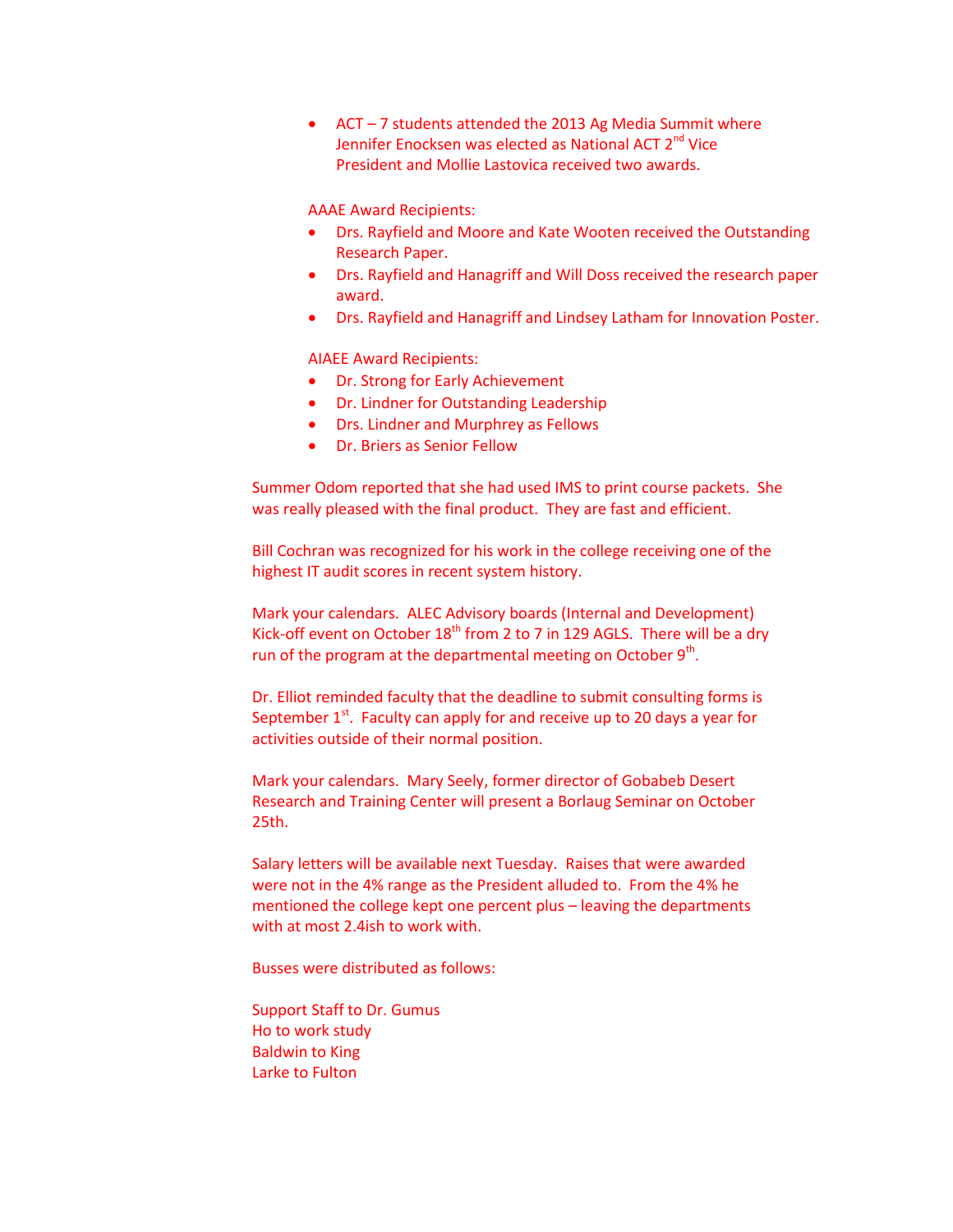## 2. 8:50 - 9:05 Alumni Relations Baldwin **See Attachment B** Ambrya went over the form used to request gift items.

Goals and Initiatives. Will be an agenda item at Microburst meetings. Should be ready for the October meeting. Lots of room for comments or suggestions.

3. 9:05 - 9:20 Study Abroad Updates Strong/Harlin/Williams (Status FY '13, Plans FY '14) Elbert/Dooley

Wingenbach/Redwine

Drs. Strong, Williams and Harlin reported on the Costa Rica SA. The 2014 roster filled in three days with 14 students. The trip will be December  $28<sup>th</sup>$  through January  $11<sup>th</sup>$ . There are two graduate student spots left. This is a great campus with great staff.

Drs. Dooley and Elbert reported on the Greece SA. They were on the Greece campus for two weeks and stayed at the American Farm School. The next trip will be June  $19^{th}$  through July  $2^{nd}$ , 2014..

Dr. Wingenbach and Mr. Redwine reported on the Namibia SA. Tobin showed a loop of pictures taken while on the trip. Worked at the Desert Research Center and World Heritage Site. Seven students were on the trip. 437 photos were submitted as part of the World Heritage Site Photo Archive of their desert flora and fauna. They visited 14 unique sites, 3 ecosystems, and 2 campuses. The SA in 2014 will involve a partnership with Prairie View A&M – ten students from that campus and ten from the College Station campus. This recent trip will be showcased on September  $6<sup>th</sup>$  in AGLS 200.

Dr. Lindner reported on the Trinidad/Tabago SA. Small group of four – University of Florida with Amy Harder and Grady Roberts.

Dr. Rutherford reported that \$45,000 was awarded in scholarship last year.

Dr. Dooley noted that the cycle for funding proposals has a deadline of October 1.

- 4. 9:20 9:25 Undergraduate Curriculum Committee Dunsford Group meets monthly. Approved three 489 courses over the summer:
	- ALED 489 Special Topics in Followers and Followership (Dr. Moore)
	- ALEC 489 Special Topics in Applying International Development Theories in Agriculture (Dr. Wingenbach)
	- AGSC 489 Special Topics in Managing Safety in the Agricultural Science Program (Dr. Murphy)

All four undergraduate majors are completing required core curriculum adjustments to match the university's new requirements.

- Going from 8 hour to 9 hours of science and no tiered science requirement
- Removing both KINE courses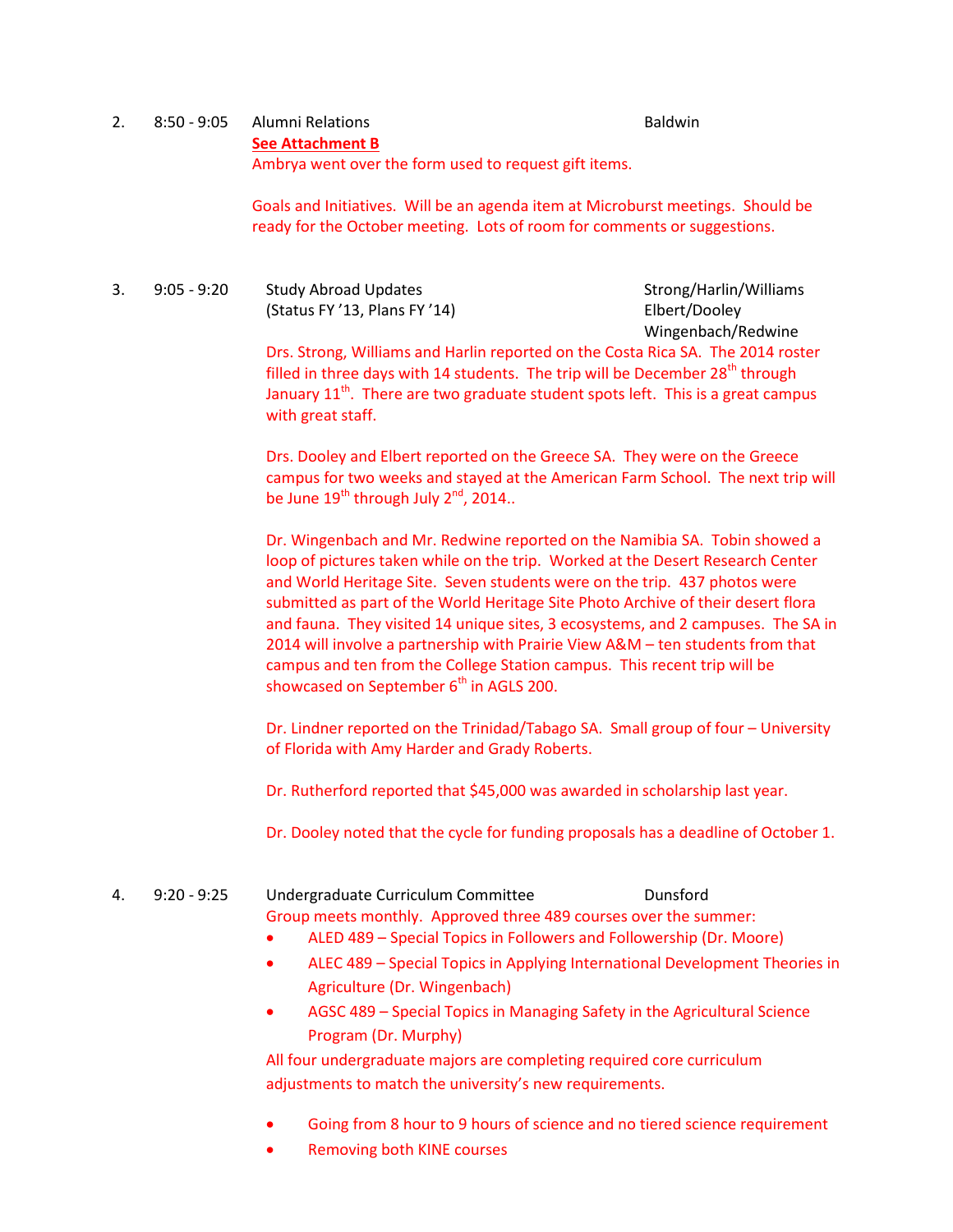• Placing the one additional hour from the removed KINE courses into the curriculum

5. 9:25 - 9:35 Web Committee Cochran/Redwine Audits passed (pen test, Deloitte, system IT) Ag college is being talked about as an example of how to do IT at TAMU. Isaac compliance report is due this fall. Removing ssn content in email archives is an issue. Encryption software is being reviewed.

> Moving ALEC servers to Ag College virtualization system. Still trying to get system level identity...please help us by talking about this as much as possible.

New website still coming...no official word from ag comm about new dept template.

Updating content and making sure the move to the new website results in an effective site for current students, faculty, parents, former students, research partners, the public in general, and the people who might become our students.

6. 9:35 - 10:00 Internships Abroad – Planned: FY 2014 (Haiti) Piña, Lindner, Briers Long term effort in Haiti with two credible agencies: FISH at Christianville (90 acres) and Live Beyond (40 acres).

> This opportunity has come about as a result of previous experience and connections by Graduate Student Emily Perdue who has been assisting with the development of a vocational agriculture curriculum with F.I.S.H. Ministries of the Kore Foundation at their Christianville 90-acre campus, some 18 miles west of Port-au-Prince.<http://www.christianvillehaiti.org/FISHMinistries.aspx>The director of this effort, Mr. Edsel Redden and his wife, Jayne, visited ALEC 645 this last spring and shared with us their vision for a long-term relationship that focuses on "development of a vocational agriculture curriculum that improves diets and nutrition in the short-term and marketing of food products locally, regionally, and for export in the long-term." A possible way to do this, we think, is by training not only youth at the school at Christianville, but also school teachers who teach in rural areas. Perhaps, this could lead to a nationally-approved curriculum!

Other faculty and graduate students who have shown interest in this effort and have already shared ideas include: Drs. Elliot, Edney, Williams, Harlin, Elbert, Lindner, and Hanagriff and Graduate Students Emily Perdue and Matt Black, who have been helping us prepare for the visit and Alecia Macmanus who just came back from there. Anna Mcgucken has also been there this summer. Furthermore, David Vanderpool's parents have moved there to develop a similar effort and have expressed similar interests.

Drs Briers and Lindner will travel to Haiti on September  $6<sup>th</sup>$  for a week. They will visit with the Vanderpools and Live Beyond to explore their needs. By mid-semester there should be a plan of work for the spring. Haiti is the poorest country in the hemisphere with a 70% unemployment rate and the median age being 24.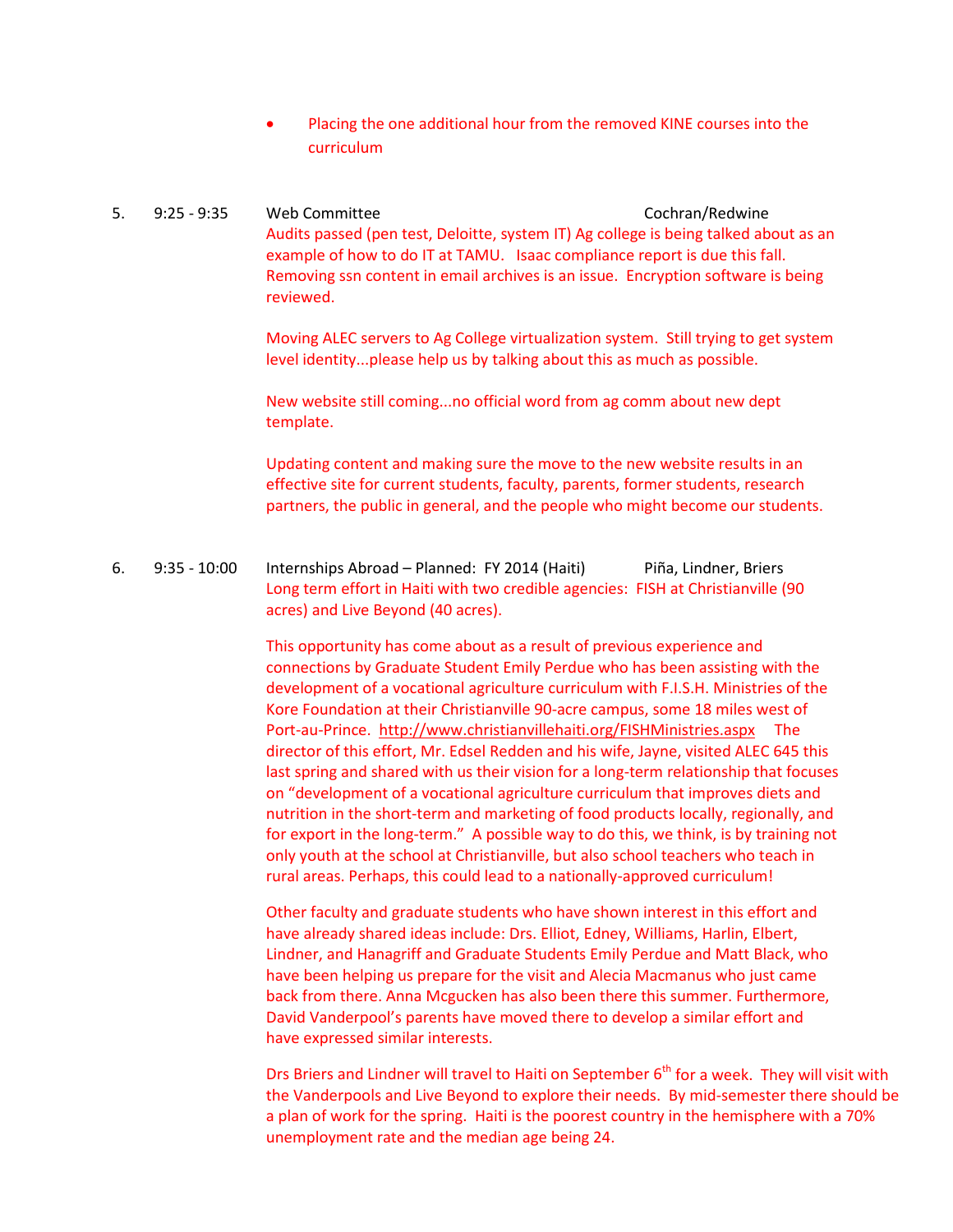## 7. 10:00 - 10:30 Faculty Meeting Elliot P&T Update Wingenbach/Larke Teaching Required Classes FY '15 Murphy/Rutherford

#### **Travel Request Form Deadlines**

Domestic (30 days prior to trip): e.g., travel September 1, 2013 due by August 1, 2013 International (60 days prior to trip): e.g., travel October 1, 2013 due by August, 2013

#### **Upcoming Events**

September 12, 3:00, COALS Awards Ceremony September 23-27, Western Region AAAE, Lubbock October 6, 6:00 pm, ASS Welcome Back Cookout at the Elliots October 18, ALEC Kickoff October 25, Mary Seely Borlaug Seminar October 28-31, National FFA Convention November 7, 3:00 p.m., ALEC Distinguished Lecture, Dr. Gary E. Briers December 23-January 1, Christmas/New Year's

#### **Future Departmental Meetings**

Thursday, September 12 @ 9:00 a.m. Wednesday, October  $9^{th}$  @ 2:00 p.m. Friday, November 15 @ 11:30 to 2 p.m. (Lunch provided) Tuesday, December 10 @ 2:00 p.m.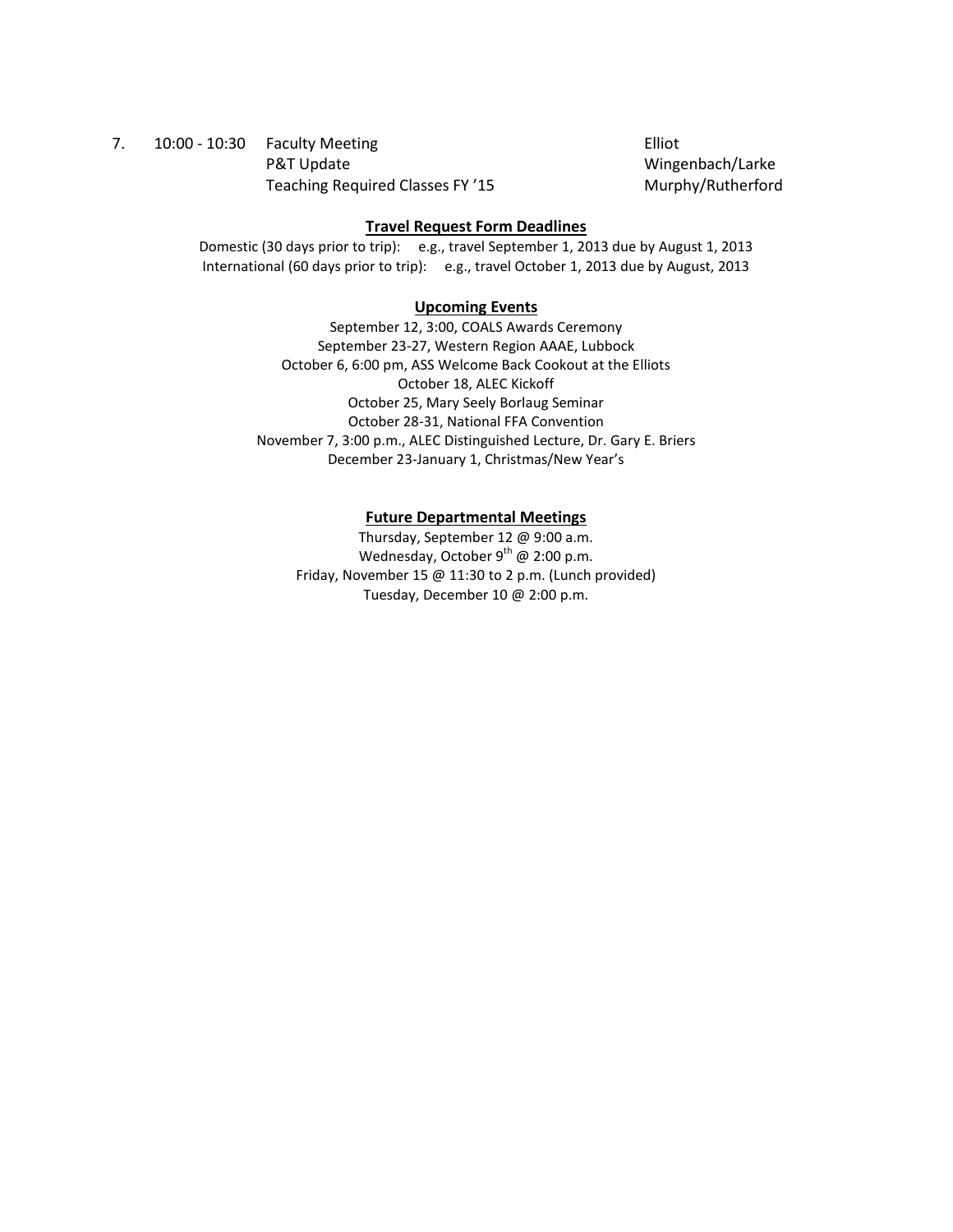## ALEC: August 22, 2013

"If you want to go fast, go alone. If you want to go far, go together." African Proverb

- 1. Congratulations, Thank You, and Welcome:
	- a. **Dr. Sevtap Gumus** from EGE University, Turkey.
	- b. **Jay P. Hancock**, Agricultural STEM Laboratory Instructor.
	- c. **Dr. Jen Williams** Montague Center for Teaching Excellence Award and AFS College-Level Teaching Award.
	- d. **Dr. Piña** will receive the 2013 College of Agriculture and Life Sciences Dean's Outstanding Achievement Award for Diversity along with Carlos Gonzalez on September  $12<sup>th</sup>$ .
	- e. **Dr. Moore's** tenure and promotion to associate professor is effective 9/1/3.
	- f. AAAE Awards
		- i. **Drs. Rayfield** and **Moore,** and **Kate Wooten** AAAE Outstanding Research Paper.
		- ii. **Drs Rayfield** and **Hanagriff** and **Will Doss** Research Poster.
		- iii. **Drs. Rayfield** and **Hanagriff** and **Lindsey Latham** Innovation Poster.
	- g. **Dr. Odom** Program of Exemplary Mentoring (PEM) in Sloan's Minority Ph.D. Program.
	- h. **Drs. Moore** and **Rayfield** Honorary American FFA Degree.
	- i. **Dr. Mazurkiewicz** Honorary Texas State FFA Degree.
	- j. ACT
		- i. 7 students attended the 2013 Ag Media Summit
		- ii. **Jennifer Enocksen** was elected as National ACT 2nd Vice President
		- iii. **Mollie Lastovica** received two awards in the ACT Critique & Contest: 2nd place Public relations division, News release; 3rd place Writing Division, Short feature personality profile.
	- k. AIAEE 2013 Award Winners
		- i. Early Achievement: **Dr. Strong**
		- ii. Outstanding Leadership: **Dr. Lindner**
		- iii. Fellows: **Drs. Lindner** and **Murphrey**
		- iv. Sr. Fellow: **Dr. Briers**
	- l. **Drs. Briers** and **Wingenbach** college representatives to the university initiative "Strengthening Democracy."
	- m. **Tobin Redwine** was awarded a USC Staff Scholarship.
	- n. **Tobin Redwine** won 2<sup>nd</sup> place at the inaugural NACTA graduate student poster contest at Virginia Tech. Effective Communication Strategies Outside the Classroom: A Case Study**. Redwine, T. D., Arnold, C., Lockett, L. L., & Rutherford, T.**
	- o. **Annie Specht** was awarded a NACTA Graduate Teaching award at the 2013 conference.
	- p. **Dr. Lockett** and **Tobin Redwine** have been accepted to present at the UTSA Advising conference in October. Engaging and Empowering Students Through a Paradigm Shift in Degree Plans and Advising.
	- q. The 2012 Namibia Study Abroad students played a key role in aiding the Gobabeb Desert Research Centre in being named as a **UNESCO World Heritage Site**. The 2013 group submitted an image repository of 437 images to start the **Desert Biota Archives** for the Centre.
	- r. The 2012 Namibia group worked to create informational posters for the Cheetah Conservation Fund. Those posters are on display at the center and were viewed by approximately 5000 visitors since last summer. The 2013 group is putting together a photo repository to be used in marketing and communication efforts for the CCF.
	- s. AGCJ offered the first Natural Resource Photography course as a May intercession course. 12 students and three instructors traveled around the state of Texas, visiting two national parks, two state parks, and other scenic areas of Texas. Students presented their images in a public showcase in June.
	- t. **Bill Cochran** was instrumental in the college receiving one of the highest IT audit scores in recent TAMU system history.".... AgriLife should be recognized as an example for how IT operations should be performed within the TAMU system….".
	- u. **Chris Bielecki** Farmer-to-Farmer ACDI/VOCA project in Ghana.
	- v. **Rachel Bedinger** 2013-14 class of Undergraduate Research Scholars.
	- w. **Samantha Alvis** Leland Hunger Fellowship APLU/iAgri Placement Tanzania and DC.
- 2. Announcements
	- a. **October 4** Friday 6:00 p.m. AGSS fall welcome event (with dinner) at the Elliots.
	- b. **October 18** 2-7 p.m. ALEC Advisory Boards (Internal and Development) Kick-Off-Event, AGLS 129. Dry run presentations by each major and Extension **October 9** as part of our Department Meeting.
	- c. All consulting forms due before **September 1, 2013.**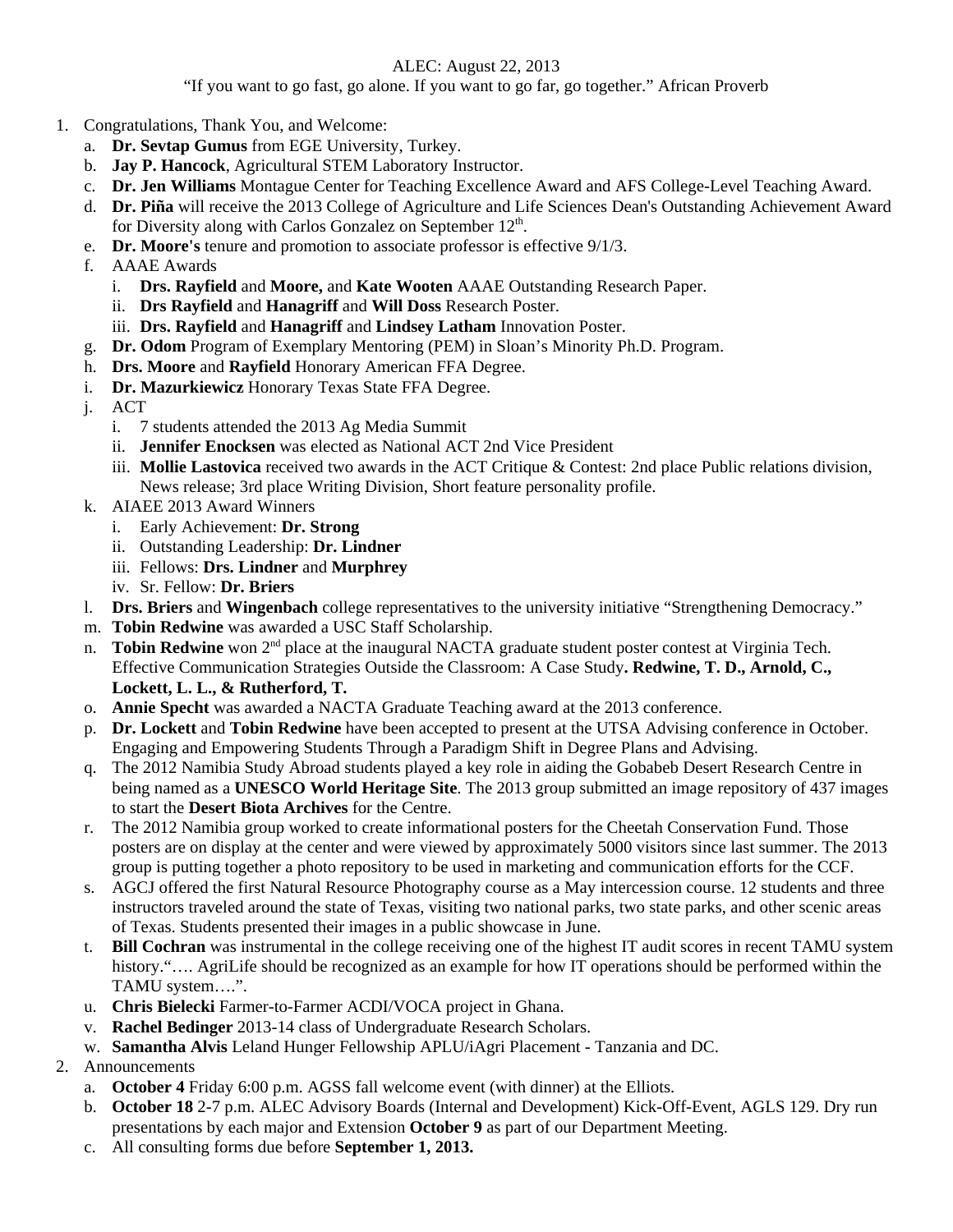- d. **October 25**. Mary Seely, former director Gobabeb Desert Research and Training Center will present a Borlaug Seminar. UNESCO World Heritage Site for the Namib Sand Sea (with assistance fro TAMU students).
- e. **FY 2014 Financial Conflict of Interest Disclosure.** TAMUS Regulation 15.01.03 in regards to Financial Conflict of Interest (FCOI). The system regulation now requires your FCOI disclosure to be made within Maestro rather than the paper form used last year. This **MUST be done in Maestro prior to August 24th in order to be in compliance.** All sponsored project accounts will be frozen by SRS on August 31<sup>st</sup>.
- f. AgriLife Advanced Leaders Program will be announcing cohort 3 next month with an application deadline November 8.
- g. Faculty Development Leave deadlines November 8. See me if you are interested.
- h. AGLS 131 converted to a larger sound room.
- i. **Tobin Redwine** put his Hepatitis B vaccination to good use when he ate a mapane worm in Namibia.
- 3. Publications/Presentations
	- a. **Robert Strong, Sarah P. Ho, Summer F. Odom, Travis L. Irby.** (2013). A Course Focused on the Critical Issues in Agriculture: Students' Acceptance and Use of Mobile Learning, NACTA Journal.
	- b. **Leggette, H. R., Black, C., McKim, B. R., Prince, D., & Lawrence, S.** (Accepted). An intrinsic case study of a post-secondary high-impact field study experience. NACTA Journal.
	- c. **Nyambi, G.N., Shinn, G.C., & Briers, G.E.** (2013). Examining a national agricultural extension and advisory system: A case study of the North West and South West regions of Cameroon. The Asian International Journal of Life Sciences. (9) 1-13.
	- d. **Shinn, G. C.** (2013). Higher education priorities and direction for agriculture, natural resources, and environmental sciences: viewpoints from South Sudan. Prepared for Catholic University-Wau, John Garang Memorial University of Science and Technology, and the University of Juba. Produced for review by the United States Agency for International Development.
	- e. **Tiemann, J., Garbee, K., & Shinn, G.** (2013) Using applied research to guide program innovation. The Agricultural Education Magazine. 85(6) 25-28. May-June.
	- f. American Evaluation Association Evaluation 2013 Conference, October 16-19, Washington, DC. An Evaluation of an Extension Accountability and Reporting System in Texas. **Kevin Andrews** and **Dr. Cummings.**
	- g. American Planning Association, Texas Chapter 2013 Conference, October 2-5, Galveston, TX. An Introduction to Texas Target Cities. Shannon Van Zandt, Walter Peacock, John Cooper, Jaimie Hicks Masterson, and **Kevin Andrews**.
	- h. **Kevin Andrews** has been invited to join Texas Sea Grant for the Texas Coastal Citizen Planner Program, funded by a \$100,000 grant from Mississippi Alabama Sea Grant Consortium, and will be delivering urban planning education to locally elected and appointed officials along the Texas Gulf Coast this fall.
	- i. Program Leadership Network Joint Meeting, August 19-23, Nashville, TN. Analyzing and Visualizing Data and Infographics. **Dr. Cummings**.
	- j. "Developing a Study Abroad Peer Advisor Program: Start-Up to Lessons Learned" accepted for the NAFSA Region III conference in Rogers, Arkansas on Oct. 21-24. **Cathryn Clement**, Mara Iverson from the Study Abroad Office, and **Jessica Guerra**, a senior ALEC student who's also the program coordinator for Ambassadors & Mentors for Study Abroad.
	- k. Jasper County Judge Mark Allen, **Dr. Rick Avery** and **Dr. Chris Boleman** presented and educational workshop as part of the National Association of Counties' annual conference in July. Their workshop was entitled: The great divide: The difference between leadership and management.
	- l. **Deb Dunsford** and **Doug Starr**. Working The Story: A Guide to Reporting and News Writing for Journalists and Public Relations Professionals. Rowman and Littlefield Publishers Inc.
- 4. Funded proposals:
	- a. **Drs. Wingenbach** and **Rutherford**, and **Tobin Redwine** for a 3-year Higher Education Challenge Grant to work with Prairie View, UNAM, DRFN, and TAMU on diversity awareness through study abroad in Namibia.
	- b. **Drs. Edney, Moore, Rayfield, Harlin,** etc. for ~\$290,000 TEA grant.
	- c. Proposals in process:
		- i. Haitian Vocational Ag. Education Project Drs. **Piña, Lindner**, and **Briers**.
		- ii. Neuhaus-Shepardson: **Drs. Briers, Edney, Larke (?),** and **Lindner** all funded.
- 5. Dutch treat lunch with Dr. E. Contact Debbie King to schedule and leave a contact number (for rescheduling): August 26, 27, 28, 29; September 11, 12, 13, 16, 17, 18, 19, 20, 30; October 1, 2, 3, 4, 8, 9, 10, 21, 22, 23, 24, 28; November 6, 7, 8, 11, 12, 13, 14, 15, 18, 19, 20, 21, 22; December 3, 4, 5, 6, 9, 10, 11, 12, 13, 16, 17, 18, 19, 20.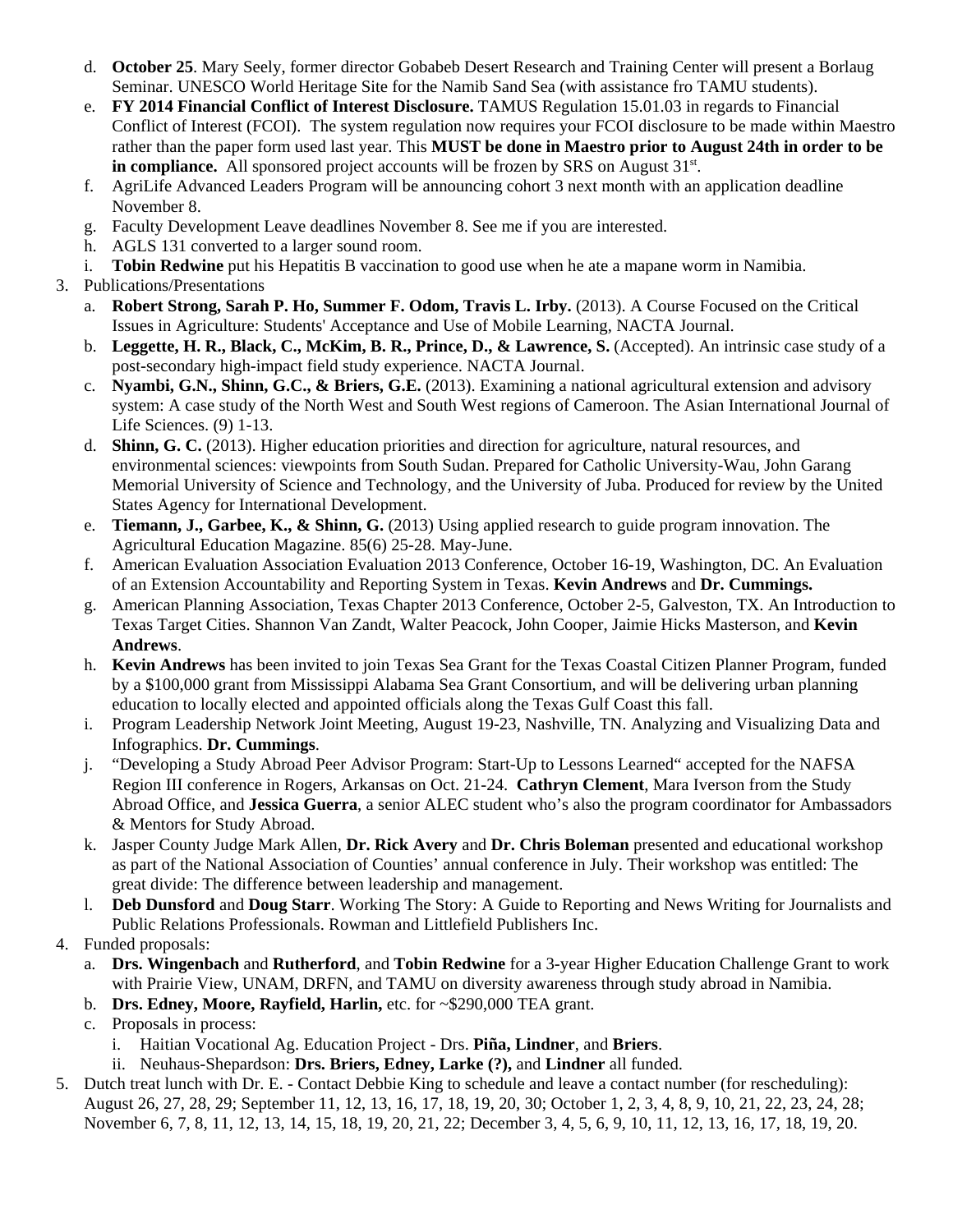## Internal Advisory Board

| 1. Dr. Galen Chandler   | 7. Dr. Katie Rosenbusch  |
|-------------------------|--------------------------|
| 2. Dr. Chester Fehlis   | 8. Mrs. Cindy Schnuriger |
| 3. Dr. Steve Johnson    | 9                        |
| 4. Mrs. Dan'l Almy      | 10.                      |
| 5. Dr. Ruben Saldana    | 11.                      |
| 6. Mr. Corey Rosenbusch | 12 <sup>°</sup>          |

## Development Advisory Board

| 1. Mr. Tom Curl      |                 |
|----------------------|-----------------|
| 2. Mr. Leroy Schafer | 8.              |
| 3. Mr. Kelly Tidwell | 9.              |
| 4. Mr. Marcus Hill   | 10.             |
| 5. Dr. Wynn Rosser   | 11.             |
| 6. Mr. Bucky Lamb    | 12 <sub>1</sub> |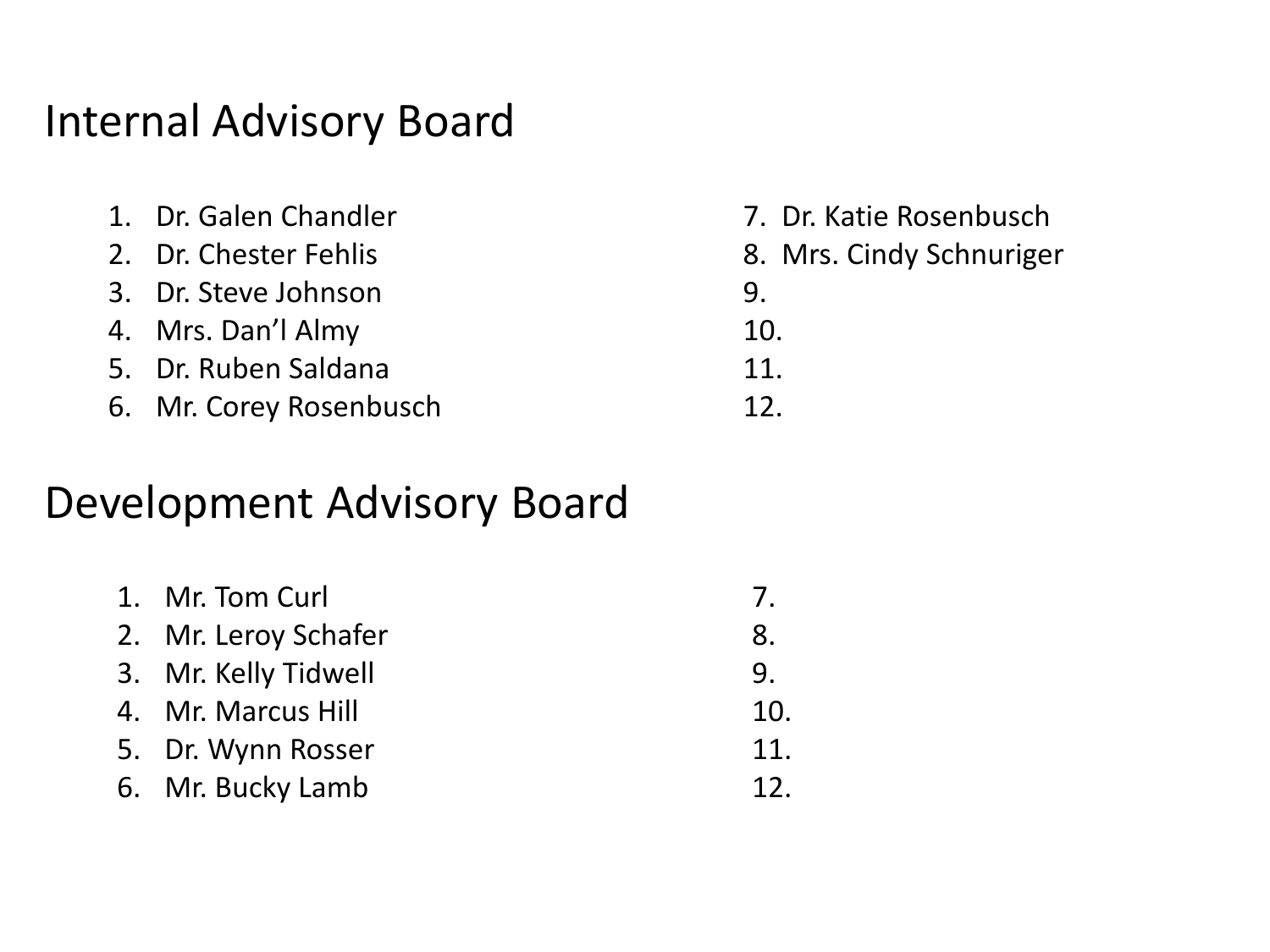## Internal Advisory Board

## **Responsibilities & Expectations**

Members agree to:

- Attend annual board meeting and other meetings as necessary
- Assess the Department's academic strategy and prioritize department needs
- Work with faculty within a major departmental program area when appropriate
- Identify new ways to connect with potential students
- Provide insight into new curriculum content to reflect real-world needs
- Locate new and beneficial internship opportunities for students
- Attend meetings to the fullest extent possible
- Physical presence at meetings may be substituted via electronic communications except when actual presence is deemed necessary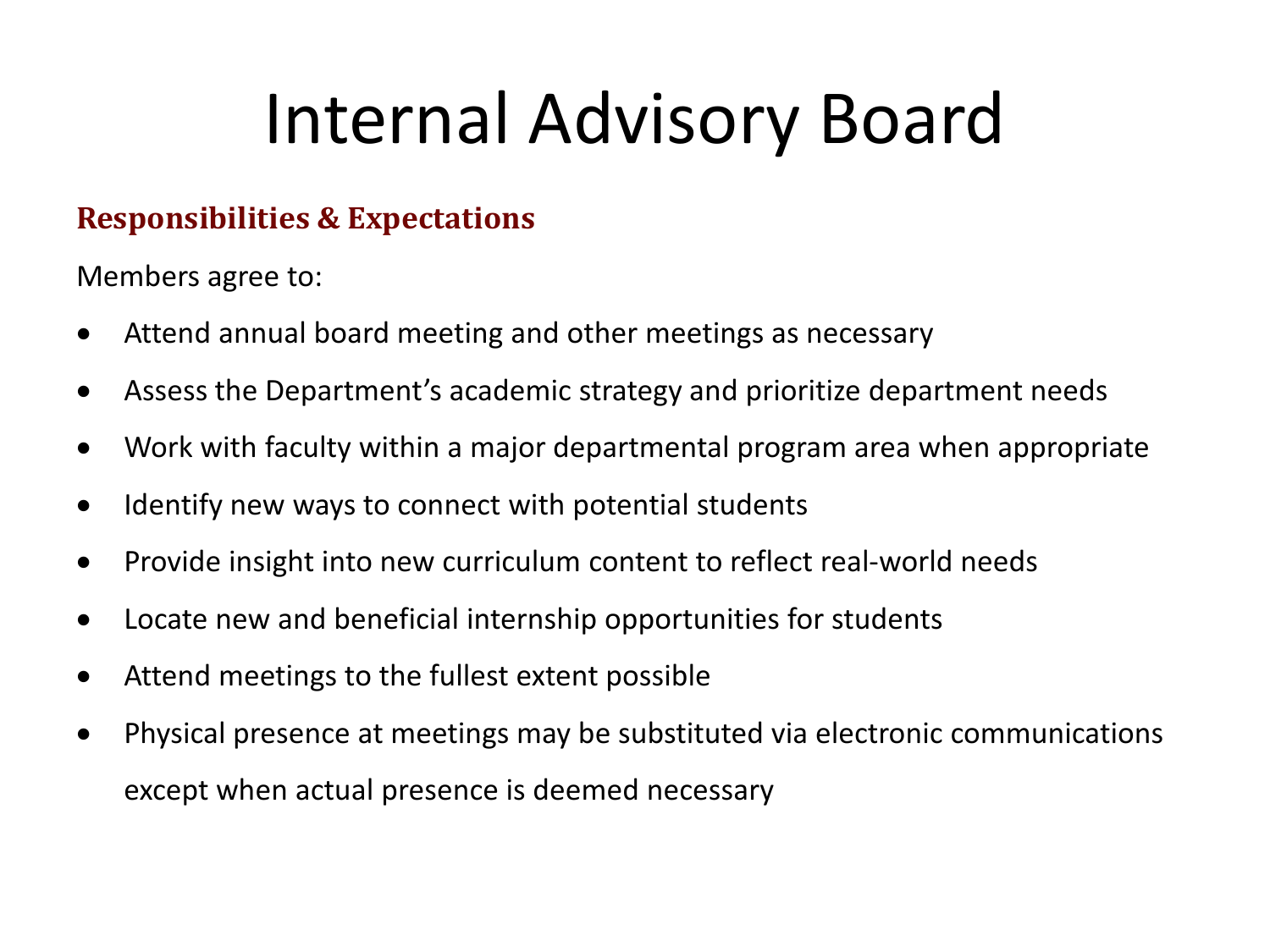## Development Advisory Board

## **Responsibilities & Expectations**

Members agree to:

- Attend quarterly meetings
	- Meet in person at the beginning of the fall and spring semesters
	- Meet via electronic communications twice a year
- Attend meetings with donor prospects and departmental events, when appropriate
- Assess the Department's development strategy and prioritize department needs
- Help identify donor prospects and introduce them to the institution
- Cultivate prospects by attending events and important meetings
- Support stewardship activities
- Network with donors, current and prospective, former students, and other external connections to build the Department's network
- Members agree to attend meetings to the fullest extent possible
- Physical presence at meetings may be substituted via electronic communications except when actual presence is deemed necessary